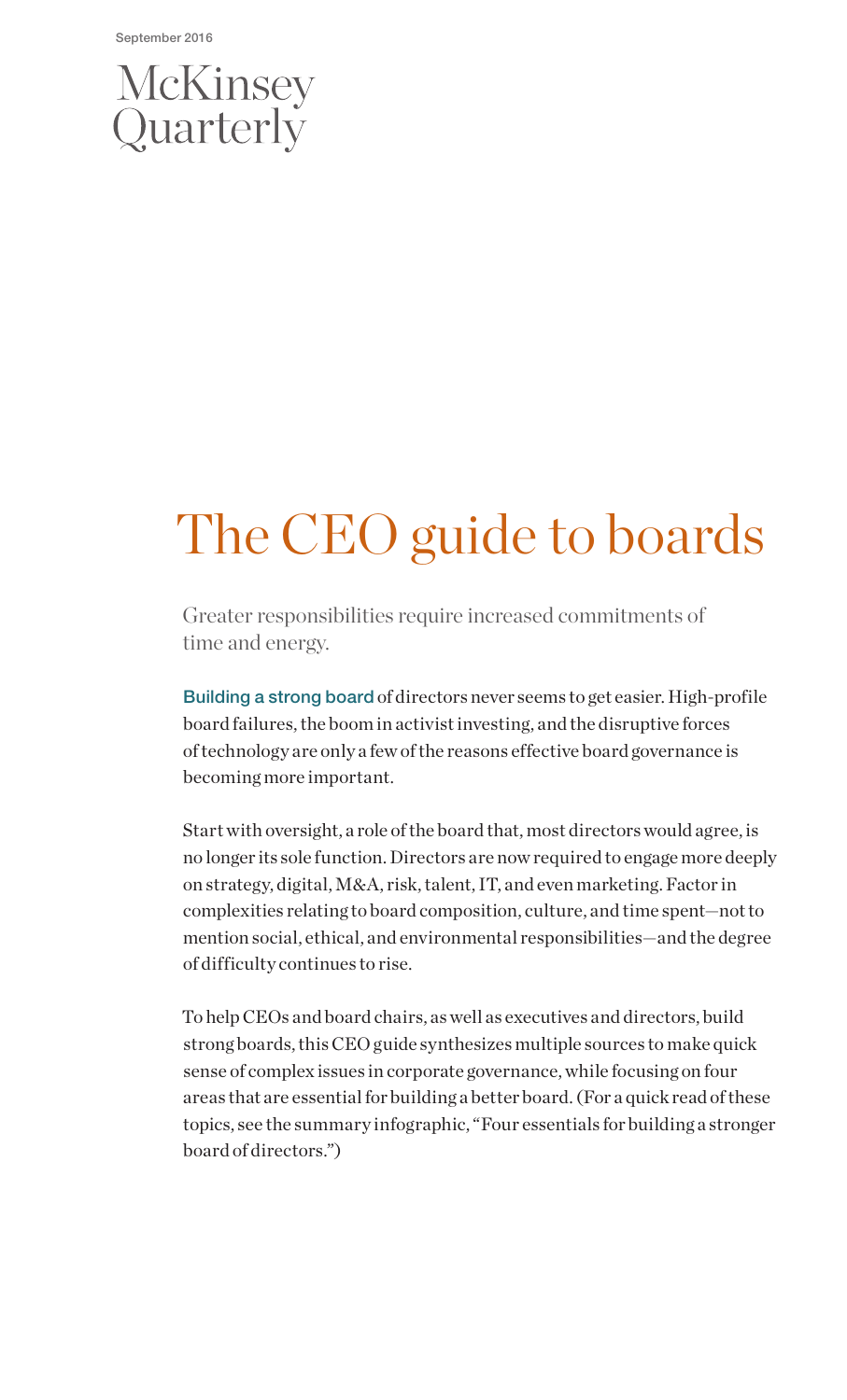# Four essentials for building a stronger board of directors

Broaden scope

Go beyond the fiduciary to engage more deeply on strategy, M&A, technology, and brands.

In 2015, board directors spent ~9 days on strategy: 52% wanted to spend more.

**Deepen** commitment

> Invest more energy. A dynamic agenda helps ensure the time is well spent.

> > In 2015, more effective board directors spent ~41 days on their role compared with 28–32 days for less effective directors.

> > > $\Omega$

#### **Clarify** responsibilities

Finding the right mix of experience and know-how begins with ...

> … appointing an ambitious board chair. Clarify that role and assign tasks according to what directors do best.

#### Create trust

Effective boards balance a collaborative style with challenging conversations.

In 2015, 88% of more-effective board directors cited a boardroom culture of trust and respect compared with 39% of less effective directors.

#### BROADEN THE BOARD'S SCOPE

McKinsey Global Surveys indicate the best boards go beyond fiduciary responsibilities to take a more active role in constructively challenging and providing input on a broader range of matters. Since some of these are also the province of executives, finding the right place to draw the line between governance and management is as important for senior executives as it is for directors. Strong collaboration between the CEO and board chair can help define a broad and [forward-looking board agenda,](https://hbr.org/2015/01/where-boards-fall-short) one that, rather than pressuring management to maximize short-term shareholder value, instead helps the company thrive for years.<sup>1</sup>

<sup>1</sup> Dominic Barton and Mark Wiseman, "Where boards fall short," *Harvard Business Review*, Volume 93, Number 1–2, January 2015, hbr.org.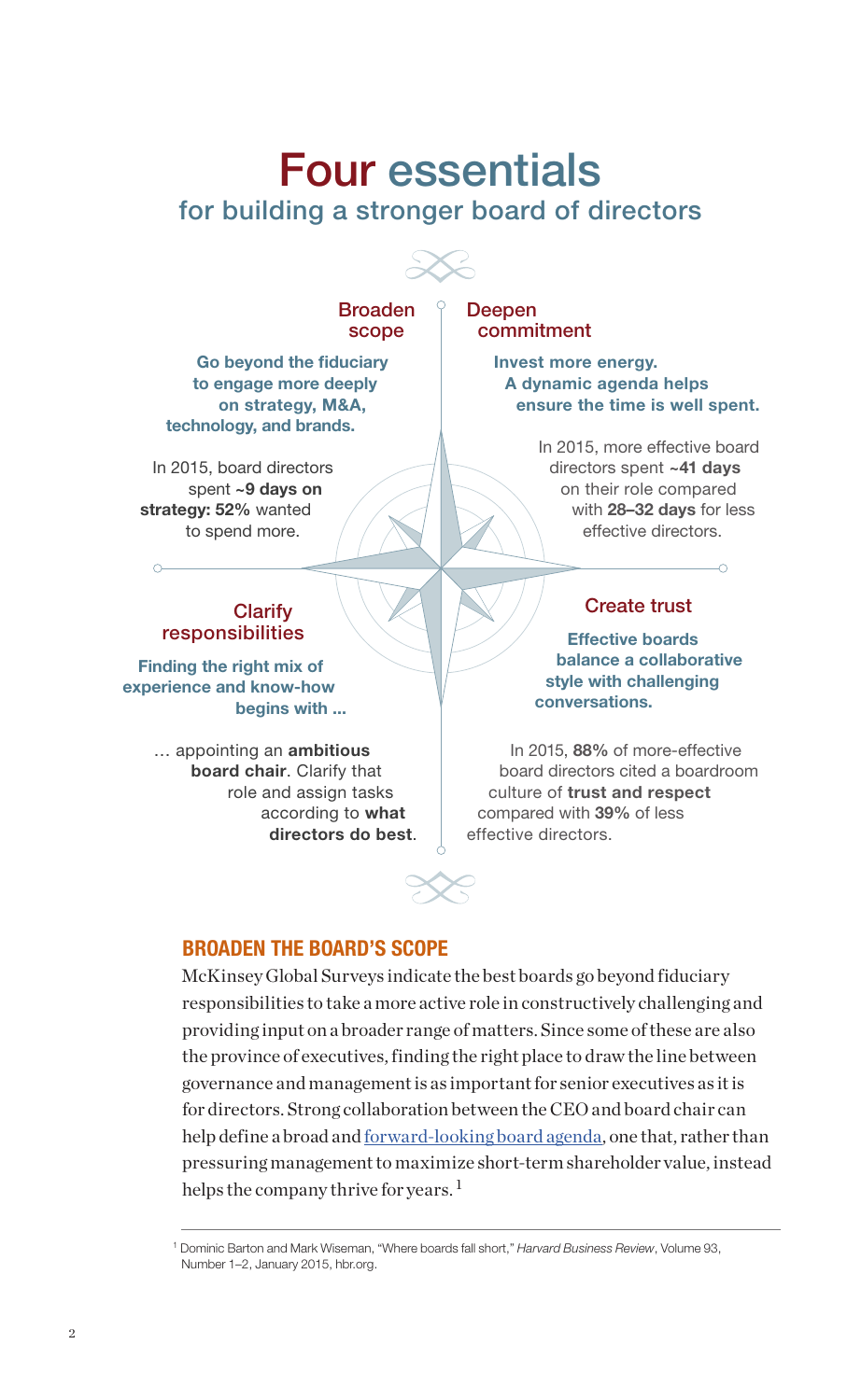Contribute the 'outside view' to strategy. McKinsey's [recent board survey](http://www.mckinsey.com/business-functions/strategy-and-corporate-finance/our-insights/toward-a-value-creating-board)<sup>2</sup> shows that strategy is, on average, the area boards give most of their attention. Yet directors still want to increase time spent on strategy (Exhibit 1). The board member's role in strategy is to provide the overall strategic framework, to contribute an outside view that challenges the strategic alternatives presented by management, $3$  and, ultimately, to approve the chosen strategy. CEOs should help make sure their own boards are playing this [valuable role](http://www.mckinsey.com/business-functions/strategy-and-corporate-finance/our-insights/tapping-the-strategic-potential-of-boards).<sup>4</sup>

Exhibit 1

Directors spend more time on strategy now than in 2013—and tend to say it's where their boards make their biggest contributions.



<sup>1</sup>Respondents who answered "don't know" are not shown.

<sup>2</sup>Respondents who answered "none" or "don't know" are not shown.

<sup>&</sup>lt;sup>2</sup> "Toward a value-creating board: McKinsey Global Survey results," February 2016, McKinsey.com.

<sup>3</sup> The concept of inside and outside views is explored by Daniel Kahneman in his book *Thinking Fast and Slow*  (first edition, New York: Farrar, Straus and Giroux, 2011), which builds on his award-winning article with Dan Lovallo, "Timid choices and bold forecasts: A cognitive perspective on risk taking" *Management Science*, Volume 39, Number 1, January 1993.

<sup>4</sup> Chinta Bhagat, Martin Hirt, and Conor Kehoe, "Tapping the strategic potential of boards," *McKinsey Quarterly*, February 2013, McKinsey.com.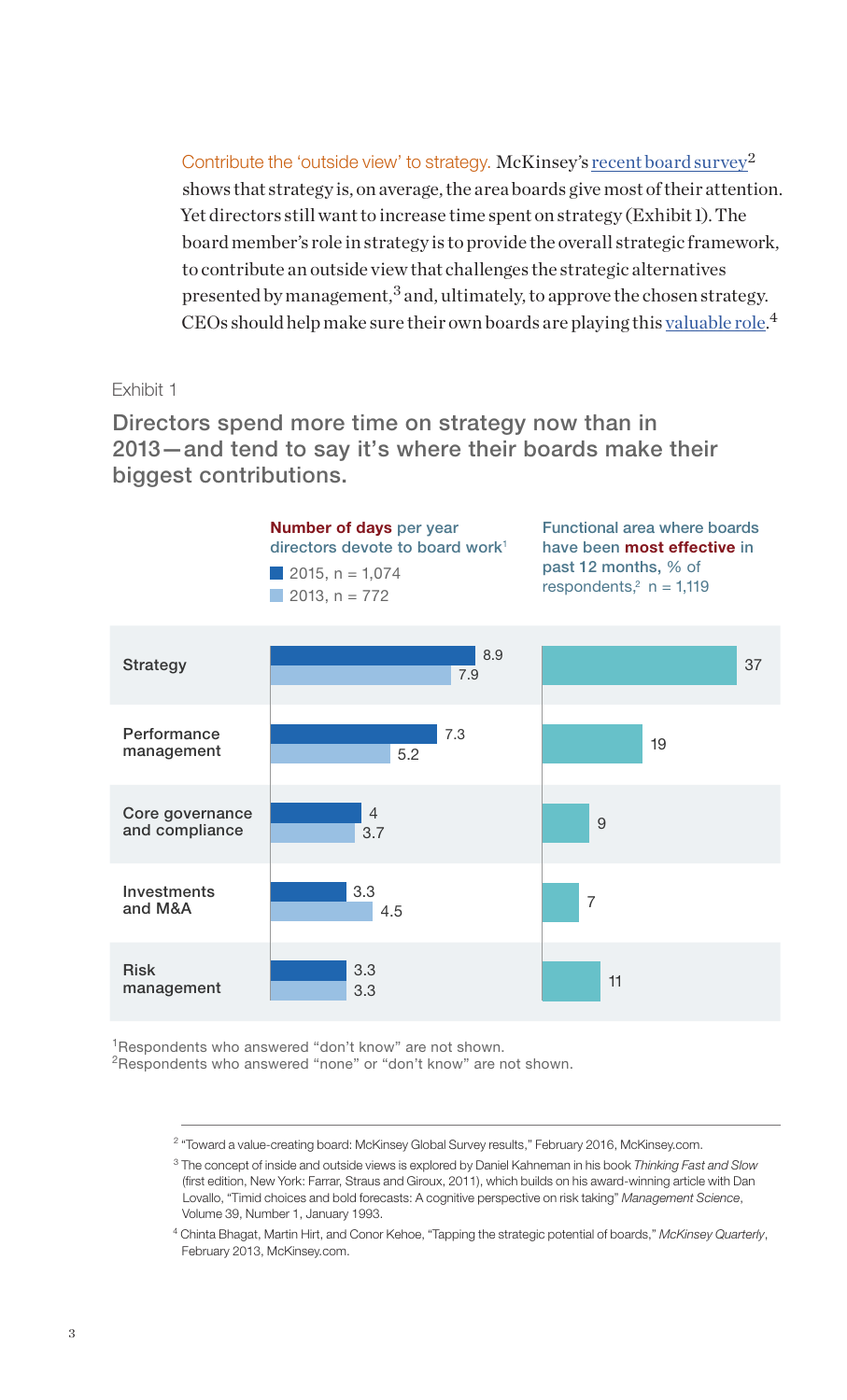Bring your board into the digital age. Getting more deeply involved in strategy and other matters will require many board members to increase their [digital](http://www.mckinsey.com/business-functions/business-technology/our-insights/adapting-your-board-to-the-digital-age)  [literacy](http://www.mckinsey.com/business-functions/business-technology/our-insights/adapting-your-board-to-the-digital-age).<sup>5</sup> More than a few directors are feeling outmatched by the ferocity of changing technology, emerging risks, and new competitors. Reflecting on the digital skills most relevant to individual business lines is one way boards can raise their collective understanding of technology and generate more productive conversations with management.

Ask the right questions about technology. Successful boards must also ask <u>broader questions about technology and IT strategy.</u> <sup>6</sup> Deeper board involvement provides a mechanism to cut through company politics and focus executives on the big, integrated technology investments needed as digital weaves ever further into the fabric of today's businesses. This in turn requires that CIOs, business executives, and board directors develop a shared language to discuss IT performance. [Five crucial questions](http://www.mckinsey.com/business-functions/business-technology/our-insights/five-questions-boards-should-ask-about-it-in-a-digital-world) can help steer boardroom conversations toward not just the costs but also the capabilities and value that IT engenders.

Examine M&A through a long-term lens. Some executives believe [board](http://www.mckinsey.com/business-functions/strategy-and-corporate-finance/our-insights/modernizing-the-boards-role-in-m-and-a)  [involvement in M&A](http://www.mckinsey.com/business-functions/strategy-and-corporate-finance/our-insights/modernizing-the-boards-role-in-m-and-a) encroaches on the line that separates governance from management, but boards have (and should have) the final responsibility to review and approve any M&A deal. While senior executives can be motivated by shorter-term incentives, board directors are well placed to take a long-term view of a deal's value, and to challenge biases that can cloud M&A decision making and goal setting. They can also embolden senior management to pursue promising deals that may seem unfashionable or be unpopular initially with investors. Strong boards also help companies overcome resource-allocation inertia. [McKinsey research](http://www.mckinsey.com/business-functions/strategy-and-corporate-finance/our-insights/how-to-put-your-money-where-your-strategy-is) shows that companies that reallocate more resources earn higher total returns to shareholders.7

Involve your board in talent and culture. Most board directors recognize that  $CEO$  succession<sup>8</sup> is one of their most important responsibilities, even while the incumbent CEO plays a critical leadership role in preparing and

<sup>5</sup> Hugo Sarrazin and Paul Willmott, "Adapting your board to the digital age," *McKinsey Quarterly*, July 2016, McKinsey.com.

<sup>&</sup>lt;sup>6</sup> Aditya Pande and Christoph Schrey, "Five questions boards should ask about IT in a digital world," July 2016, McKinsey.com; and Michael Bloch, Brad Brown, and Johnson Sikes, "Elevating technology on the boardroom agenda," October 2012, McKinsey.com.

<sup>7</sup> Chinta Bhagat and Bill Huyett, "Modernizing the board's role in M&A," *McKinsey Quarterly*, February 2013, McKinsey.com.

<sup>8</sup> Åsa Björnberg and Claudio Feser, "CEO succession starts with developing your leaders," *McKinsey Quarterly*, May 2015, McKinsey.com.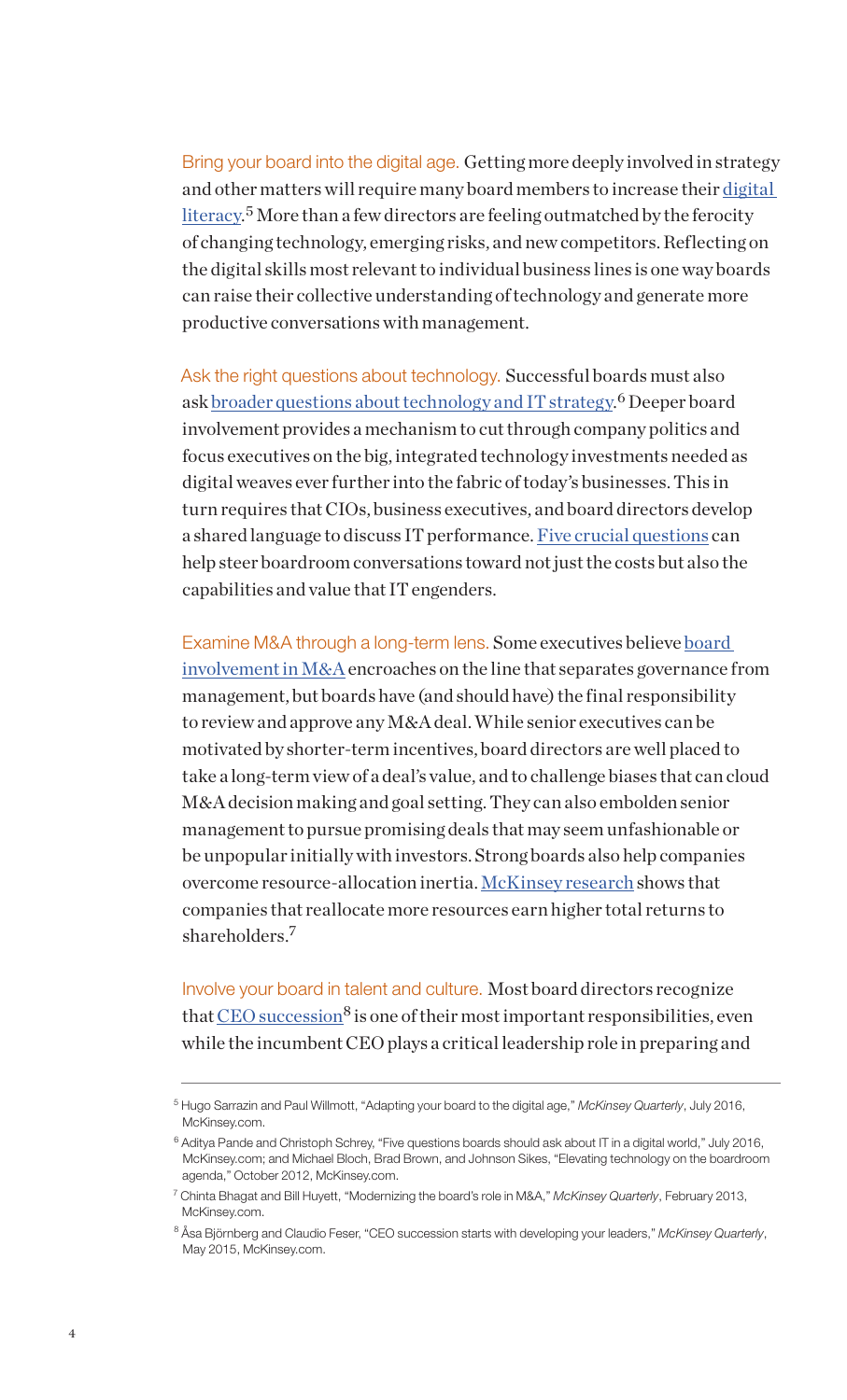developing candidates [\(recent research](http://www.mckinsey.com/global-themes/leadership/how-new-ceos-can-boost-their-odds-of-success) shows some 86 percent of new CEOs are hired from within).<sup>9</sup> Beyond CEO succession, boards are well positioned to focus on long-term talent development throughout the company, where they can help override some of the personal ties that can influence decisions on important hires and appointments. Boards should also (and, in fact, are required by regulations to) play a key role in defining and establishing an effective corporate culture.

Safeguard the brand. Many successful companies already view customer engagement as the whole organization's responsibility. A few are involving their [boards in marketing](http://www.mckinsey.com/business-functions/marketing-and-sales/our-insights/engaging-boards-on-the-future-of-marketing), too. Against a backdrop of social media, viral video, and reputational risks, the CEO of one North American manufacturer recently placed the potential for brand-changing events on the board's agenda. The ensuing conversation transcended traditional marketing communications and touched on the company's overall strategy, as well as its approach to crisis response.<sup>10</sup>

#### DEEPEN DIRECTORS' COMMITMENT

How can boards expand into these new responsibilities while still having time for the traditional fiduciary duties that remain important?

Work more days. Directors at the most effective boards, according to our recent Global Surve[y results,](http://www.mckinsey.com/business-functions/strategy-and-corporate-finance/our-insights/toward-a-value-creating-board) spend an average of 41 days per year in their role and say they have no ambitions to spend more time. But directors on less effective boards spend an average of 28 to 32 days and say they would, ideally, spend 5 days more. Our own experience is that the time required to do a good job is usually more than directors initially expect.

Develop a dynamic agenda. Given the time constraints board directors face, broadening their role will require [developing a dynamic board agenda](http://www.mckinsey.com/business-functions/strategy-and-corporate-finance/our-insights/building-a-forward-looking-board) that explicitly highlights forward-looking activities and ensures these activities get sufficient time over a 12-month period (Exhibit 2).<sup>11</sup> Winning boards will be those that work in the spirit of continuous improvement at every meeting, while keeping long-term strategies top of mind.

<sup>9</sup> For more, see Michael Birshan, Thomas Meakin, and Kurt Strovink, "How new CEOs can boost their odds of success," *McKinsey Quarterly*, May 2016, McKinsey.com.

<sup>&</sup>lt;sup>10</sup> Jean-Baptiste Coumau, Ben Fletcher, and Tom French, "Engaging boards on the future of marketing," *McKinsey Quarterly*, February 2013, McKinsey.com.

<sup>11</sup> Christian Casal and Christian Caspar, "Building a forward-looking board," *McKinsey Quarterly*, February 2014, McKinsey.com.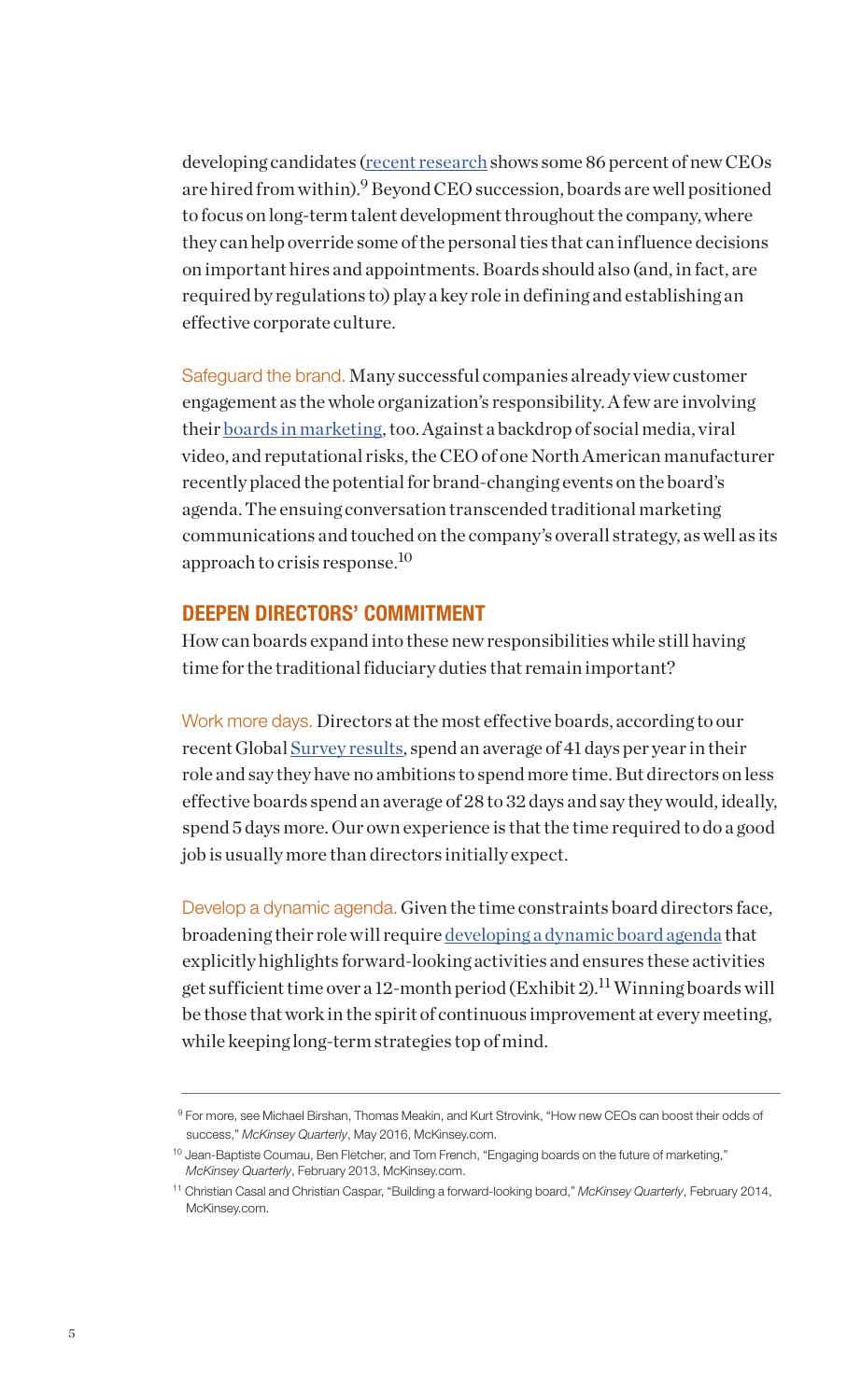#### Exhibit 2

# How forward-looking boards should spend their time.

#### **Traditional board agenda** Additional, forward-looking activities



#### Details on selected activities (all others are self-explanatory, as labeled)

#### Fiduciary

- 1) Annual accounts
- 2) Annual budget directives
- Next year's budget 3
- 4) Auditors' report
- 5) Audit-planning approach
- 6) Audit-committee reviews

#### Strategy

- 7) Set framework for the year
- 8) Define broad options
- Outline/select options 9
- 10 Approve final strategy approach
- $\widehat{\mathfrak{n}}$  Review strategic and competitive position, key performance indicators

#### Investment

12 Engage in ongoing review of investment proposals

#### Talent

- 13) Set talent-review objectives for the year
- 14) Review top 30–50 people

#### Risk

15 Determine risk-review objectives for the year

16 Conduct annual risk review, including mitigation approaches

#### Board reinvention

- 17) Conduct board 360° evaluation
- 18 Determine approach for board-process enhancement

#### Decisions

19 Engage in decision making—eg, on budgets, investments, M&A, and key nominations

#### Board education

- 20 Travel with sales staff,
- customer visits Visit R&D facilities 21
- Visit new geographies 22
- 23 Inspect production sites
- Attend customer 24 conference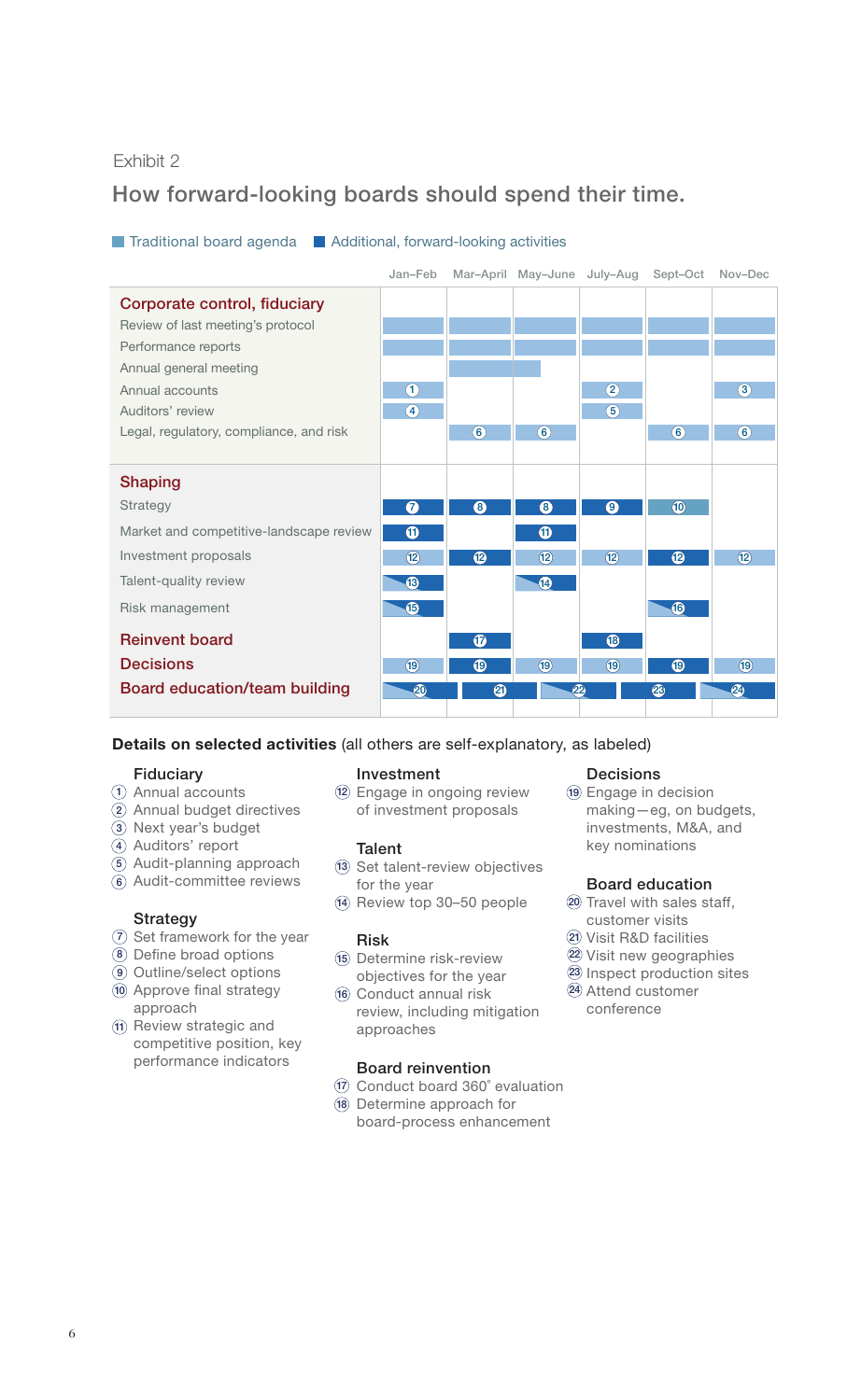#### CLARIFY RESPONSIBILITIES AND BOARD COMPOSITION

William George, former CEO of Medtronic and a veteran of ten corporate boards, says one's [perspective on board governance](http://www.mckinsey.com/global-themes/leadership/board-governance-depends-on-where-you-sit) depends on the board seat one holds—independent director, chair and CEO, or chair only. Looking at corporate governance through the eyes of each of these positions can help board leaders better see the whole as they look for the diverse mix of experience and know-how that's right for their company.<sup>12</sup>

Appoint an ambitious chair. No matter the title board leaders take, it stands to reason they will have a disproportionate effect on board dynamics. Effective board leaders are those who run meetings well, establish a culture of trust and constructive discourse, and invest in training, development, and feedback.13 Good leadership sets the tone for the board as a whole and can set the stage for a more effective, value-enhancing board.<sup>14</sup> Finding the right person for this job is important. The process of [selecting a board leader](http://www.mckinsey.com/global-themes/leadership/how-to-choose-the-right-nonexecutive-board-leader) has been evolving from an unstructured and haphazard approach toward one that ideally resembles the best practices for CEO succession.<sup>15</sup>

Look for experience and talent. How do you find the right people for boarddirector positions? And what are the right tasks for them once they are on the board? Even though every board director to some degree needs to be a generalist, each has areas of special expertise, perhaps related to an industry, a function, or a geography. Ideally, the board brings together individuals with the right combination of skills and background. One recommendation is for boards to appoint directors and assign them tasks the same way privateequity firms assign their partners to deals: according to their experience and what they're best at.<sup>16</sup>

Clarify what the board leader does. Ever since stock-listing requirements prompted many US companies to name an independent director to serve as the chairman, lead director, or presiding director of the board, these companies have been grappling with what, exactly, the board leader should

<sup>12</sup> William George, "Board governance depends on where you sit," *McKinsey Quarterly*, February 2013, McKinsey.com.

<sup>&</sup>lt;sup>13</sup> Jonathan Bailey and Tim Koller, "Are you getting all you can from your board of directors?," November 2014, McKinsey.com.

<sup>&</sup>lt;sup>14</sup> "Toward a value-creating board."

<sup>15</sup> Dennis Carey, John J. Keller, and Michael Patsalos-Fox, "How to choose the right nonexecutive board leader," *McKinsey Quarterly*, May 2010, McKinsey.com.

<sup>&</sup>lt;sup>16</sup> For more, see Viral V. Acharya and Conor Kehoe, "Board directors and experience: A lesson from private equity," *McKinsey on Finance*, Number 35, Spring 2010, on McKinsey.com.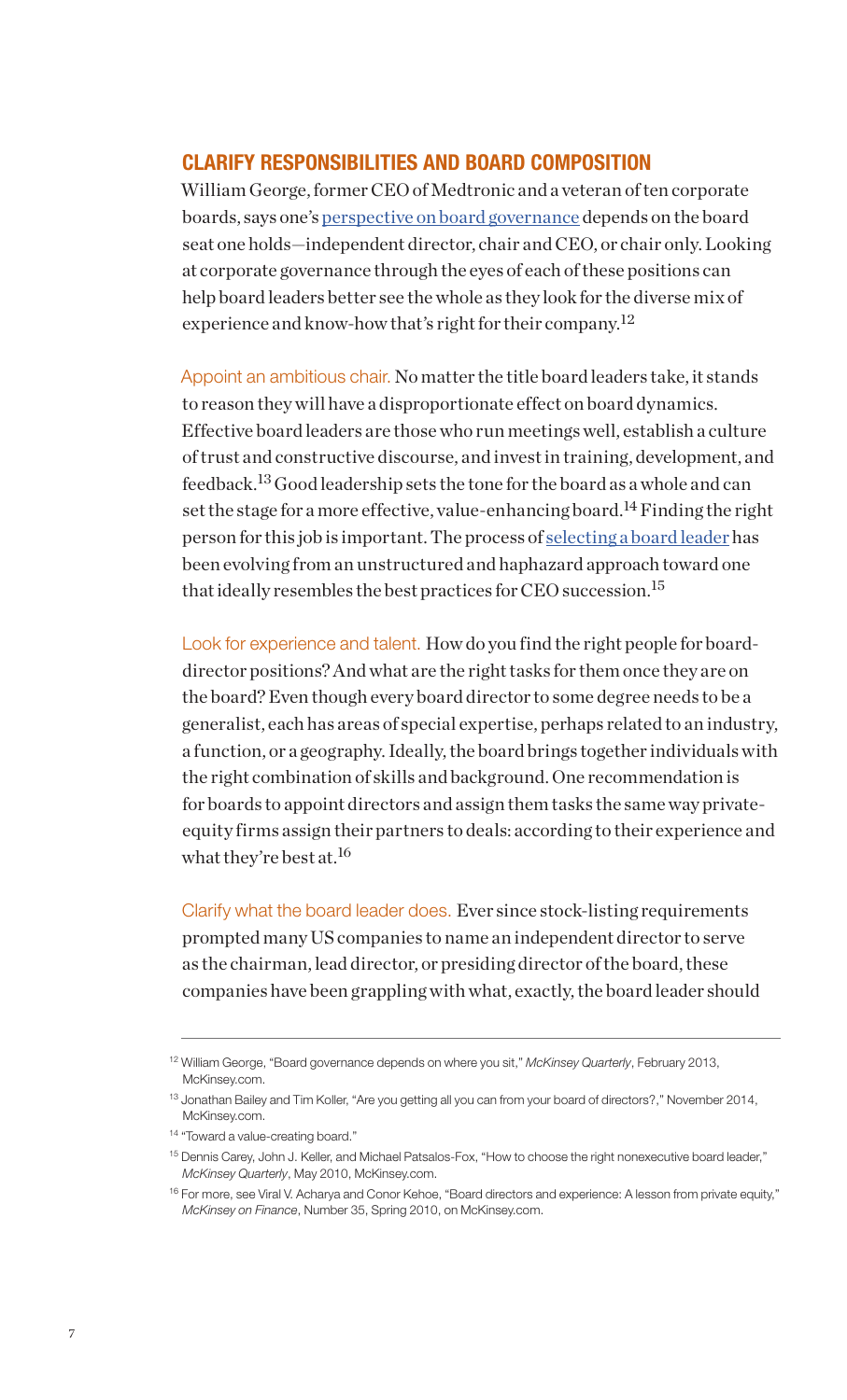do and how to find the right person for the job. One survey found that nonexecutive board leaders have taken over or partnered with the CEO on some functions the chief executive has historically led, such as setting board agendas, recruiting new directors, and more aggressively assessing risk.

#### CREATE TRUST BY INVESTING IN BOARD DYNAMICS

How do you know a board is effective? One litmus test is the growth and involvement of activist investors. If boards were doing their jobs, there would be no activist opportunities, according to David Beatty, Conway director of the Clarkson Centre for Business Ethics and Board Effectiveness at the University of Toronto's Rotman School of Management. Apparently, boards are doing "badly enough that there's been huge growth in activist firms,"<sup>17</sup> [says Beatty,](http://www.mckinsey.com/business-functions/strategy-and-corporate-finance/our-insights/are-you-getting-all-you-can-from-your-board-of-directors) who interprets that growth "as a direct comment on boards of directors and their past performance." (When companies do attract the attention of activist investors, they should [plan their response tactics](http://www.mckinsey.com/business-functions/strategy-and-corporate-finance/our-insights/preparing-for-bigger-bolder-shareholder-activists) thoughtfully toward the most beneficial outcome.<sup>18</sup>)

Balance trust with challenging discourse. According to our recent Global Survey results, the boards that are most effective and well rounded also have the strongest **board dynamics**, characterized by openness, trust, and collaborative senior executives and board directors—a group that includes the CEO and the chair, a crucial factor. Directors possessing these collaborative tendencies must balance them by thinking like owners and guarding their authority, or there will be little constructive challenge between independent directors and management, and the board's contribution to the company's fortunes is likely to fall short of what it could be.<sup>19</sup> It's no coincidence, then, that directors at leading boards report these characteristics most often.

Educate and train your board members. To be able to challenge management with critical questions, board members should have a good understanding of the company they serve and regularly compare internal performance data

<sup>17</sup> Activist investors launched more than 550 activist campaigns around the world in 2015, according to *Activist investing: An annual review of trends in shareholder activism*, Activist Insight and Schulte Roth & Zabel, 2016, activistinsight.com.

<sup>&</sup>lt;sup>18</sup> Joseph Cyriac, Ruth De Backer, and Justin Sanders, "Preparing for bigger, bolder shareholder activists," March 2014, McKinsey.com.

<sup>19</sup> Simon C. Y. Wong, "Boards: When best practice isn't enough," *McKinsey Quarterly*, June 2011, McKinsey.com.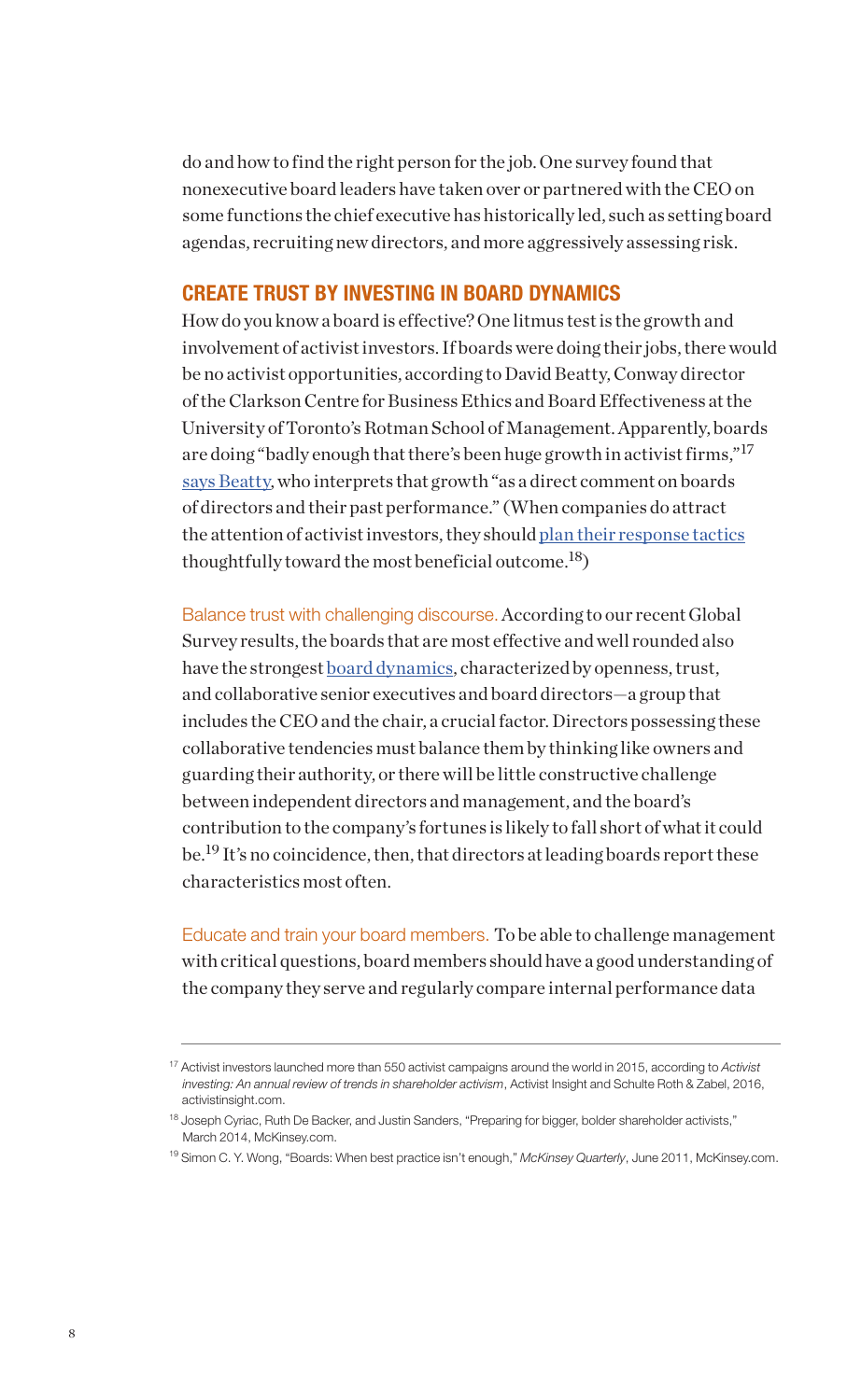with those of their competitors. Other ways to help board members raise their game include inviting renowned experts to board meetings, holding some board meetings in overseas locations where directors can be exposed to relevant new market developments and technologies, and, from time to time, seeking outside advice to get an independent view.<sup>20</sup>

Engage in a continuous improvement process. Providing effective induction training, for example, and conducting regular feedback and board evaluations is something still done by only a minority of boards—even the leading ones, according to our survey results (Exhibit 3). The best boards challenge their members to continually learn, grow, and develop professionally.

<sup>20</sup> "Building a forward-looking board."

Exhibit 3  $L$  $\lambda$  indit  $\theta$ 

Steps toward changing the nature of board engagement

Connect between meetings Touch base in between formal board meetings to stay current

## Help form strategy

Don't just review a strategy that executives have already fully baked

Cultivate talent Consider recruiting executives and mentoring high performers

### Engage the field

Target specific projects and act on a collaborative basis

# Ask tough questions

Understand how the company and its divisions create and destroy value

Source: Bill Huyett and Rodney Zemmel, "Changing the nature of board engagement," *McKinsey Quarterly*, April 2015